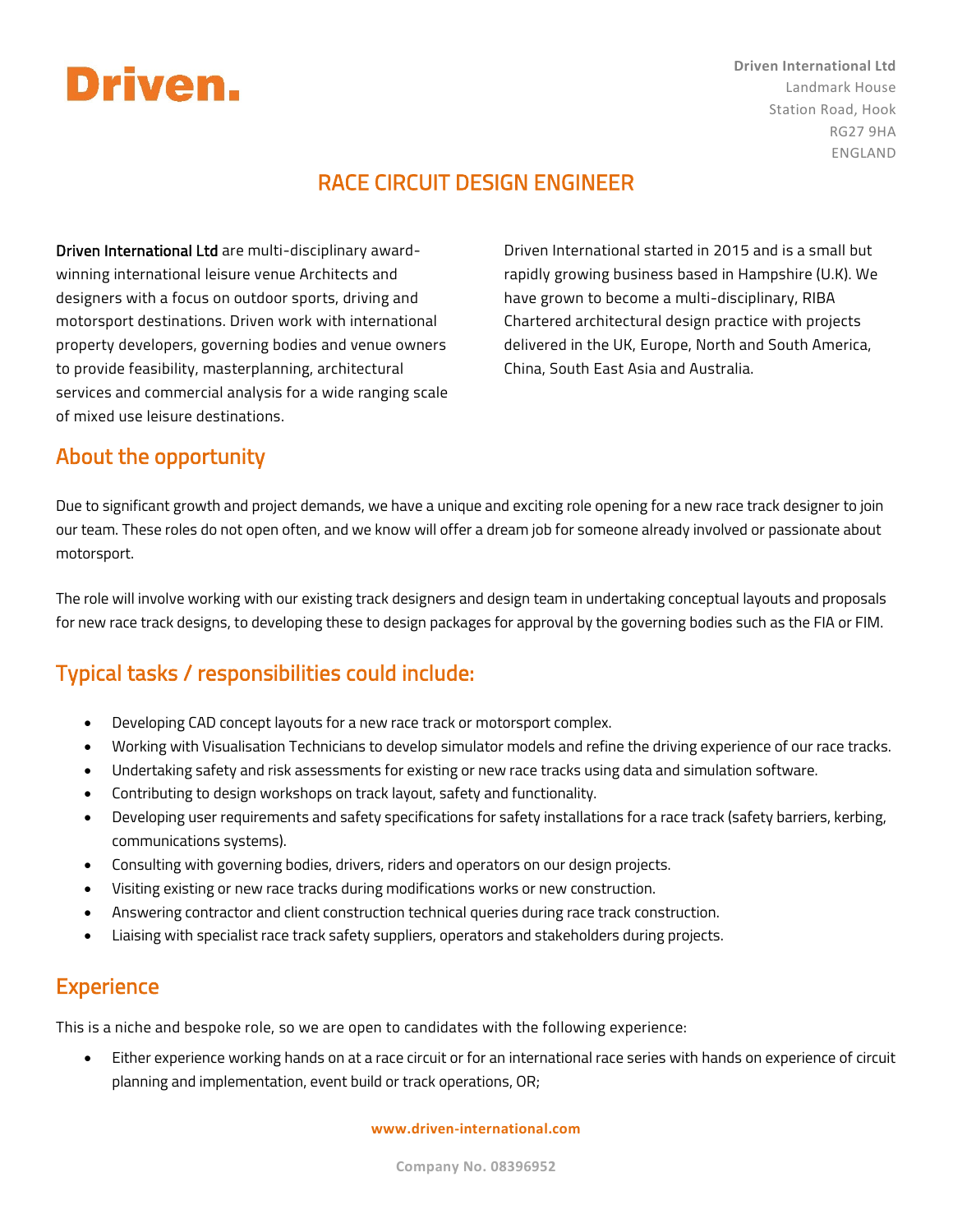# Driven.

• Experience working as a race engineer/data engineer within a race team, with experience of working with vehicle data at various race venues (with a degree in mechanical engineering), OR;

**Driven International Ltd**

Landmark House Station Road, Hook

> RG27 9HA ENGLAND

- Experienced as a CAD or Simulation engineer (with a degree in mechanical engineering) within the automotive / motorsport industry, with a keenness to transfer skills to a new discipline.
- Experience of producing technical reports, engineering specifications and CAD drawings.
- Ability to use photoshop or Adobe Creative Design packages is useful but not essential.
- At least some experience or knowledge using basic 2D CAD software is important Training will be provided on our specific software.

## Approach

- Someone with a passion and knowledge of motorsport industry and racing circuits.
- Has an eye for detail.
- Happy to work at a fast pace to meet project deadlines.
- Comfortable joining a small team and willing to contribute to other tasks across the company.
- Somebody who applies excellence in all they do and is willing to go the extra mile for a client.
- Has the ability to communicate technical & engineering language clearly to non-technical teams and clients, both verbally and in written reports, this may include presenting technical solutions to overseas clients.
- Has an interest in I.T and use of technology to improve efficiency.
- A flexible approach to working hours can sometimes be required to meet international project deadlines.
- Is willing to travel (UK and globally) on a regular basis (short trips) and can adapt to different cultures or working environments.
- Wants the opportunity to work on world class, high profile and unique projects.

## **Benefits**

- Opportunity to travel internationally doing a job you'll love!
- Joining a recognised and World class company in their chosen field.
- Joining a small (11-15 persons) dynamic and growing team offering a fast paced, creative and fun working environment.
- Opportunity to develop as an expert in a niche field of motorsport track design.
- Exposure to all aspects of race circuits design, operation and business.
- Opportunity to work on high profile projects and collaborate with key industry personnel.
- Competitive Salary.
- Company Bonus Scheme.
- Contribution to a pension scheme.
- 25 days annual leave.

#### **www.driven-international.com**

**Company No. 08396952**